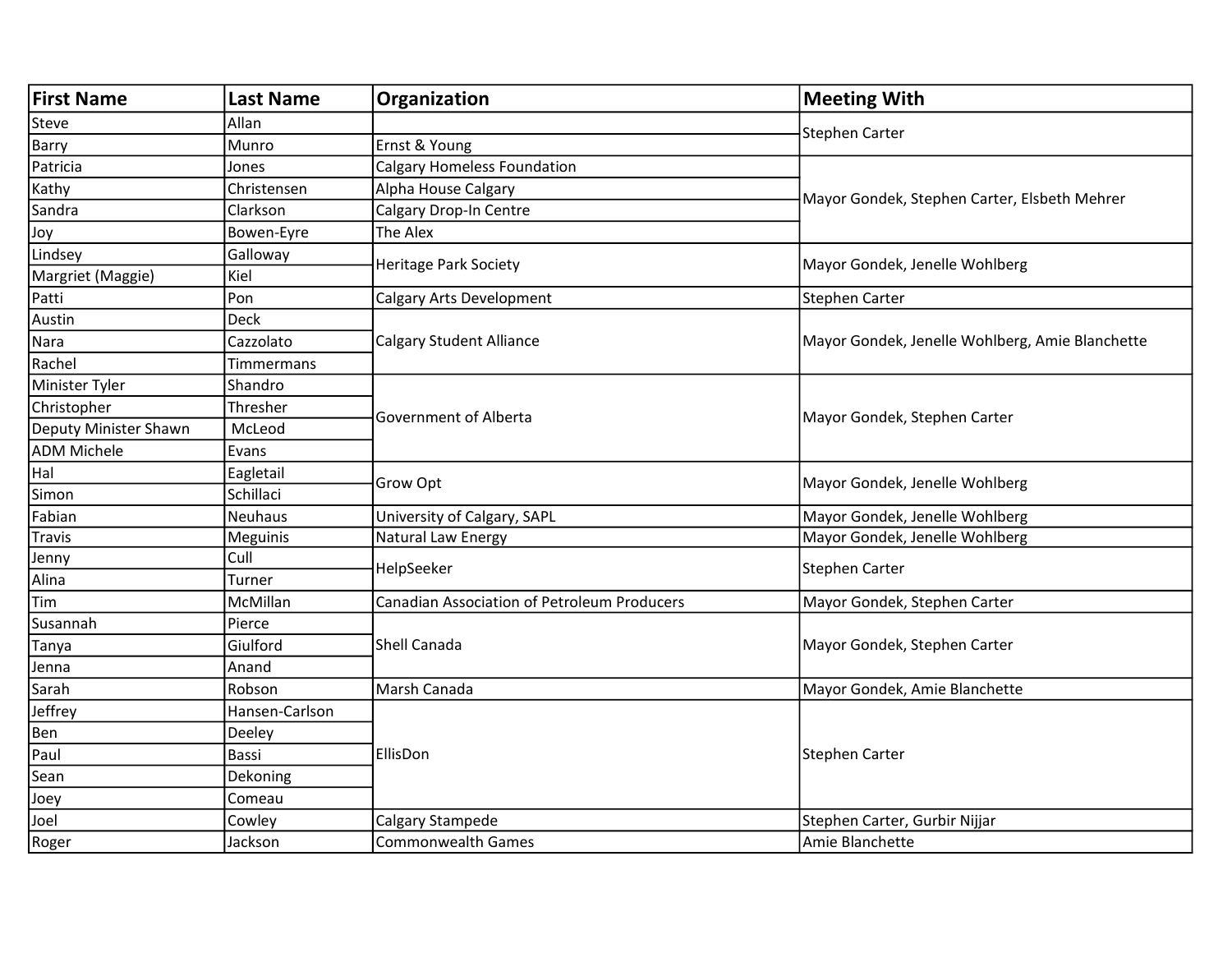| Kathy         | Oberg          | <b>BAPG</b>                               | Amie Blanchette                               |
|---------------|----------------|-------------------------------------------|-----------------------------------------------|
| Brendan       | McCashin       | <b>Genesis Land Development</b>           | Amie Blanchette                               |
| Ravi          | Thaker         | PaddleStation                             | Gurbir Nijjar                                 |
| Summer        | Senter         | NorthStar, Clean Technologies             | Gurbir Nijjar                                 |
| Aidan         | <b>Mills</b>   |                                           |                                               |
| Guy           | Priddle        | Cadillac Fairview                         | Gurbir Nijjar                                 |
| Gillian       | Lawrence       |                                           |                                               |
| Cody          | Clayton        | Remington Development Corporation         | Mayor Gondek, Stephen Carter                  |
| Randy         | Remington      |                                           |                                               |
| Jamie         | Cooper         |                                           |                                               |
| Mary Anne     | Moser          | Telus Spark                               | Amie Blanchette                               |
| Ken           | Zhang          | <b>Edward Jones</b>                       | Gurbir Nijjar                                 |
| Mike          | <b>Brescia</b> | <b>Western Securities</b>                 | Gurbir Nijjar                                 |
| Ken           | Keeler         | Calgary Co-op                             | Mayor Gondek, Gurbir Nijjar                   |
| Will          | <b>Bridge</b>  | <b>Calgary Housing Corporation</b>        | Mayor Gondek, Amie Blanchette                 |
| Stephen       | Mason          | <b>Project Reconciliation</b>             | Stephen Carter, Gurbir Nijjar                 |
| Chief Ouray   | Crowfoot       | Siksika Nation                            |                                               |
| Kayla         | Parsons        | Town of Cochrane                          | <b>Stephen Carter</b>                         |
| Mayor Don     | Kochan         | Rocky View County                         | Mayor Gondek, Gurbir Nijjar                   |
| Natalie       | Tomzcak        | Government of Alberta                     | <b>Stephen Carter</b>                         |
| Travis        | Powell         | Calgary Agrigate Recycling                |                                               |
| Christopher   | Powell         |                                           | Mayor Gondek, Jenelle Wohlberg                |
| Maria         | Ward           |                                           |                                               |
| Cori          | Peever         |                                           |                                               |
| Mayor Jeff    | Genung         | Town of Cochrane                          |                                               |
| Michael       | Derricott      |                                           | Mayor Gondek, David Duckworth                 |
| Minister Doug | Schweitzer     | Government of Alberta                     | Mayor Gondek, Stephen Carter                  |
| Jill          | <b>Black</b>   |                                           |                                               |
| Kate          | Thompson       |                                           |                                               |
| Randy         | Magnussen      | <b>Calgary Municipal Land Corporation</b> | Mayor Gondek, Stephen Carter, Amie Blanchette |
| Amy           | Chaukla        | Government of Canada                      |                                               |
| Viki          | Ozell-Landry   |                                           | Stephen Carter, Catherine Seymour             |
| Claire        | LePan          | <b>Calgary Municipal Land Corporation</b> | Amie Blanchette                               |
| Kate          | Thompson       |                                           |                                               |
| Celia         | Kennedy        | Silixa                                    | Gurbir Nijjar                                 |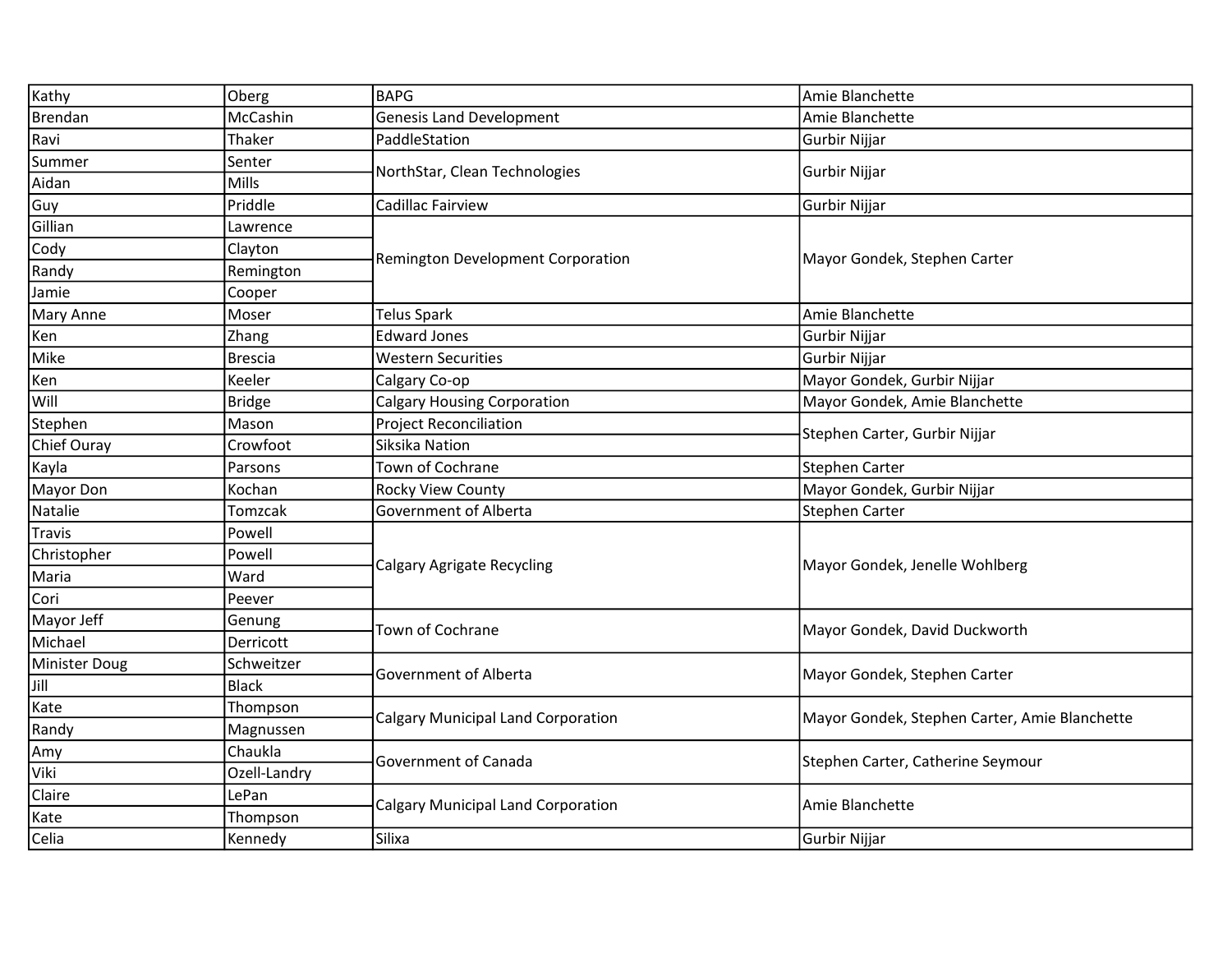| Kate             | Thompson       | <b>Calgary Municipal Land Corporation</b>       | Gurbir Nijjar                   |
|------------------|----------------|-------------------------------------------------|---------------------------------|
| Ken              | Goosen         | GlobalFest                                      | Gurbir Nijjar                   |
| <b>Dallas</b>    | Wingerak       | Ronmor                                          | Stephen Carter                  |
| Murray           | Sigler         | Sport Calgary                                   | <b>Stephen Carter</b>           |
| Jeff             | Hessel         | Tourism Calgary                                 |                                 |
| Cindy            | Ady            |                                                 |                                 |
| <b>Brad</b>      | Parry          |                                                 | Stephen Carter, Amie Blanchette |
| Jennifer         | <b>Arthurs</b> | Calgary Economic Development                    |                                 |
| Daryn            | MacEachern     |                                                 |                                 |
| Damon            | Formos         | <b>Brookfield Residential</b>                   | Gurbir Nijjar                   |
| Franco           | Cavar          | <b>CGYCA - Calgary Construction Association</b> | Gurbir Nijjar                   |
| Elizabeth        | DesCamp        | Cenera                                          | Stephen Carter                  |
| Morgan           | Breitkreutz    | Government of Canada                            | <b>Stephen Carter</b>           |
| Nadia            | Kadri          |                                                 |                                 |
| lan              | Anderson       | RA <sub>2</sub>                                 | <b>Stephen Carter</b>           |
| Cameron          | Raynor         |                                                 |                                 |
| Jonah            | Mozeson        | Government of Alberta                           | <b>Stephen Carter</b>           |
| Ruhee            | Ismail-Teja    | Calgary Chamber                                 | Amie Blanchette                 |
| Louise           | MacDonald      | <b>Univeristy of Calgary</b>                    | Amie Blanchette                 |
| Gwendal          | Cobert         | Ivanhoe Cambridge                               | Gurbir Nijjar                   |
| Jason            | Yule           | Calgary Real Estate Board                       | Gurbir Nijjar                   |
| Shaun            | Jones          | Altus Group                                     | Mayor Gondek, Stephen Carter    |
| Dan              | Vaillant       | <b>CAA Icon</b>                                 | Mayor Gondek, Stephen Carter    |
| Dan              | <b>Barrett</b> |                                                 |                                 |
| <b>MLA Tanya</b> | Fir            | Government of Alberta                           | Mayor Gondek, Stephen Carter    |
| David            | Jackson        |                                                 |                                 |
| Mayor Sandra     | Masters        | City of Regina                                  | Mayor Gondek, Gurbir Nijjar     |
| Mayor Tanya      | Thorn          | Town of Okotoks                                 | <b>Mayor Gondek</b>             |
| Sean             | Sullivan       | Oak Street Real Estate Capital                  |                                 |
| Marc             | Zahr           |                                                 | Stephen Carter, Gurbir Nijjar   |
| Duncan           | MacLean        | <b>CBRE</b>                                     | Stephen Carter, Gurbir Nijjar   |
| Ellen            | Magidson       | <b>Western Skyland Trust</b>                    | Gurbir Nijjar                   |
| Keith            | Carswell       | City of Miami, USA                              | Gurbir Nijjar                   |
| Kurby            | Court          | <b>TELUS Convention Centre</b>                  | <b>Stephen Carter</b>           |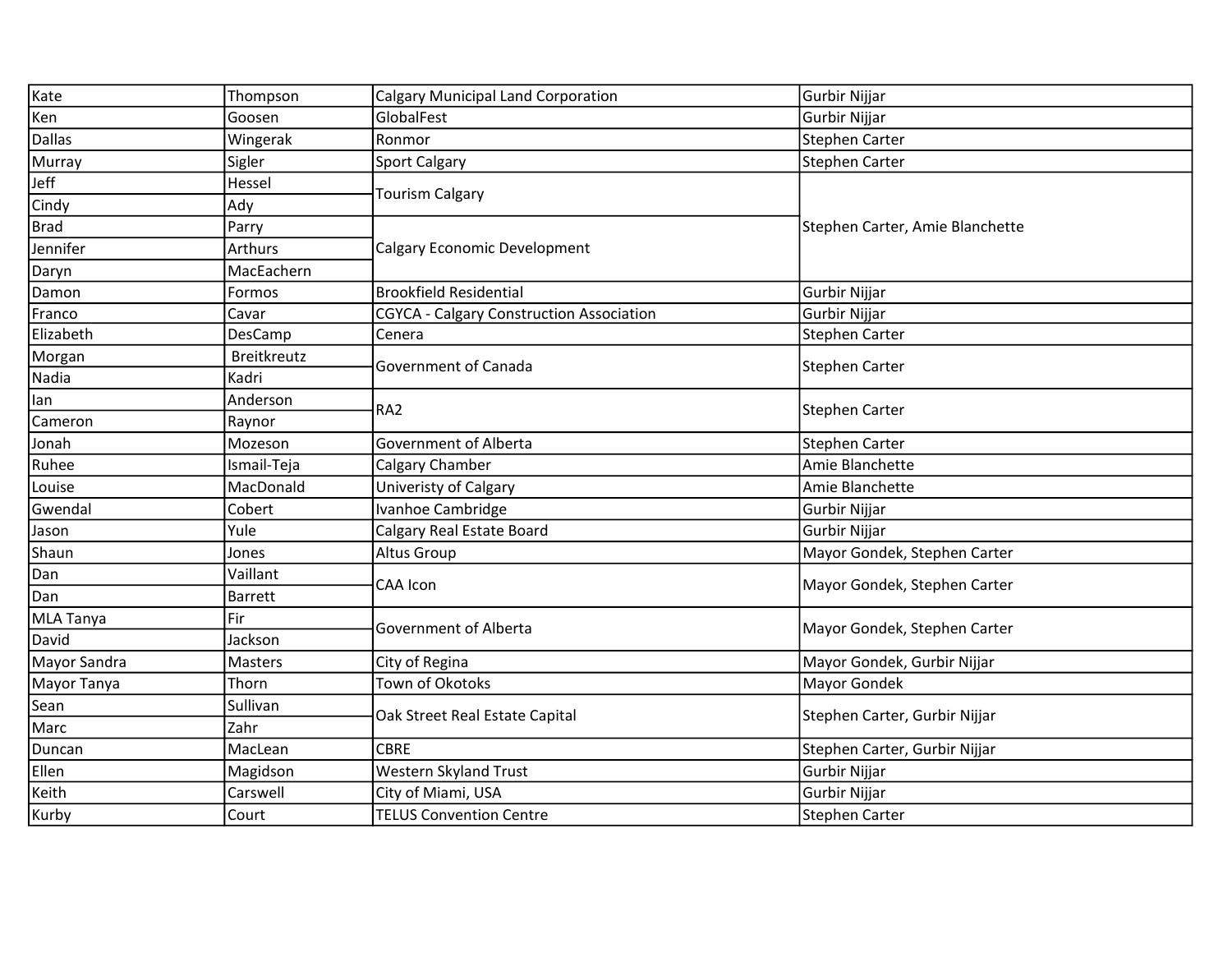| Greg           | Melchin   | <b>ENMAX</b>                                          | <b>Stephen Carter</b>                                             |
|----------------|-----------|-------------------------------------------------------|-------------------------------------------------------------------|
| Charles        | Ruigrok   |                                                       |                                                                   |
| Andrew         | McVie     |                                                       |                                                                   |
| Claudette      | Dionne    | <b>Tourism Calgary</b>                                | Stephen Carter                                                    |
| Minister Ahmed | Hussen    | Government of Canada                                  | Mayor Gondek, Stephen Carter                                      |
| Sheila         | Taylor    |                                                       |                                                                   |
| Hilary         | Zaharko   | <b>Parks Foundation Calgary</b>                       | Mayor Gondek, Amie Blanchette                                     |
| Nancy          | Wayne     |                                                       |                                                                   |
| Tanille        | Shandro   | Graduate Students' Association, University of Calgary | Mayor Gondek, Jenelle Wohlberg                                    |
| Kirsten        | Neprilly  |                                                       |                                                                   |
| Jim            | Gibson    |                                                       |                                                                   |
| Jasmine        | Palardy   |                                                       |                                                                   |
| Sabrina        | Sullivan  | Southern Alberta Institute of Technology              | Mayor Gondek, Jenelle Wohlberg, Amie Blanchette                   |
| Trish          | Josephs   |                                                       |                                                                   |
| Bill           | Flanagan  | University of Alberta                                 | Mayor Gondek, Jenelle Wohlberg                                    |
| Anastasia      | Lim       |                                                       |                                                                   |
| Emma           | May       | Sophie Grace                                          | Mayor Gondek, Stephen Carter                                      |
| Patti          | Pon       |                                                       | Amie Blanchette                                                   |
| Rachel         | Anand     | Calgary Arts Development                              |                                                                   |
| Sara           | Jordan    | Survivors of Suicide Loss (CMHA)                      | Mayor Gondek, Amie Blanchette                                     |
| MLA Jason      | Luan      | Government of Alberta                                 | Mayor, Gondek, Stephen Carter, Elsbeth Mehrer, Amie<br>Blanchette |
| Allen          | Wong      |                                                       |                                                                   |
| Charlene       | Wilson    | Downtown Outreach Addictions Partnership              | Mayor Gondek, Elsbeth Mehrer                                      |
| Adam           | Melnyk    | <b>Calgary Homeless Foundation</b>                    |                                                                   |
| Donna          | Giammarco | <b>Bordeaux Developments</b>                          | Gurbir Nijjar                                                     |
| Raj            | Sidhu     | Dashmesh Cultural Centre                              | Gurbir Nijjar                                                     |
| Greg           | Peter     | Calgary Firefighters Association                      |                                                                   |
| Carly          | Peterson  |                                                       | Gurbir Nijjar                                                     |
| Ryan           | Sirski    | <b>Oxford Properties</b>                              |                                                                   |
| Dominik        | Hubaczek  |                                                       | Gurbir Nijjar                                                     |
| Ayesha         | Chughtai  | Government of Canada                                  | Stephen Carter                                                    |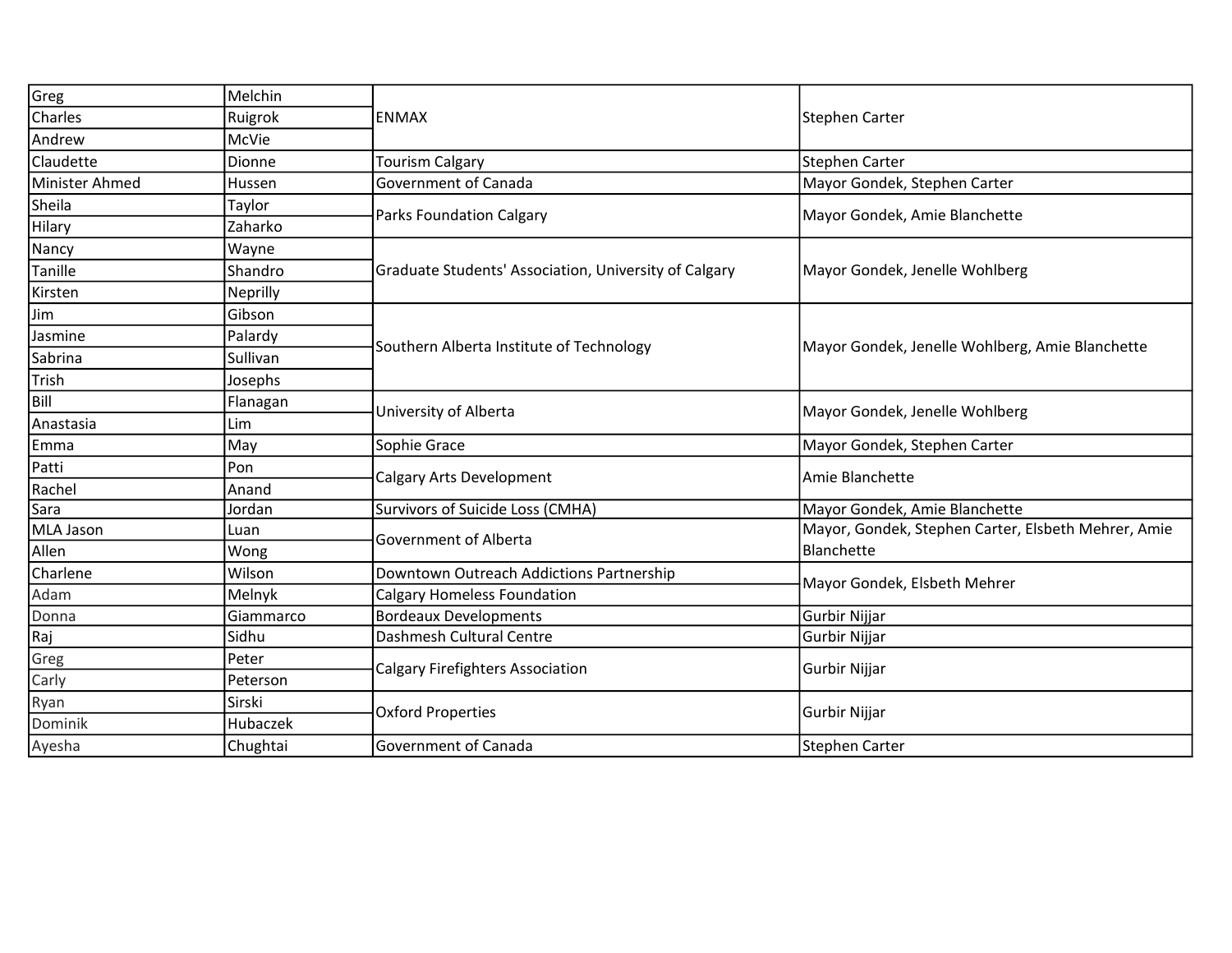| Mayor Sandy      | Bowman        | Regional Municipality of Wood Buffalo     |                                             |
|------------------|---------------|-------------------------------------------|---------------------------------------------|
| Jody             | Butz          |                                           |                                             |
| Greg             | Adair         | City of Lethbridge                        |                                             |
| Mayor Ken        | Johnston      |                                           | Amie Blanchette                             |
| Councillor Vesna | Higham        | City of Red Deer                          |                                             |
| Sean             | McIntyre      |                                           |                                             |
| Ken              | McMullen      |                                           |                                             |
| Shannon          | Doram         | <b>YMCA</b>                               | Gurbir Nijjar                               |
| Dean             | Paddock       |                                           |                                             |
| Minister Dan     | Vandal        | Government of Canada                      | Mayor Gondek, Amie Blanchette               |
| Jodie            | Parmar        |                                           |                                             |
| Ehren            | Cory          | Canada Infrastruture Bank                 | Mayor Gondek, Stephen Carter                |
| John             | Casola        |                                           |                                             |
| <b>Brad</b>      | Parry         | Calgary Economic Development              | <b>Stephen Carter</b>                       |
| Marshall         | Smith         | Government of Alberta                     | <b>Stephen Carter</b>                       |
| Stephen          | Mason         | <b>Project Reconciliation</b>             |                                             |
| Chief Ouray      | Crowfoot      | Siksika Nation                            | Mayor Gondek, Stephen Carter, Gurbir Nijjar |
| Leslie           | Shier         | Calgary Economic Development              | Amie Blanchette                             |
| Amish            | Bhagat        | <b>Bhartiya Multiracial</b>               | Gurbir Nijjar                               |
| Harinder         | <b>Basra</b>  | <b>Bennett Jones</b>                      | Gurbir Nijjar                               |
| John             | Vickers       | John Vickers Design                       | Mayor Gondek, Stephen Carter                |
| Jodie            | Parmar        | Canada Infrastruture Bank                 | <b>Stephen Carter</b>                       |
| Mary             | Moran         | Calgary Petroleum Club                    | <b>Stephen Carter</b>                       |
| <b>Brad</b>      | Parry         | Calgary Economic Development              | Amie Blanchette                             |
| Lloyd            | Suchet        | <b>BOMA</b>                               | Gurbir Nijjar                               |
| Duncan           | Maclean       | <b>CBRE</b>                               | Gurbir Nijjar                               |
| Richie           | <b>Bhamra</b> |                                           |                                             |
| Darwin           | Durnie        | <b>Calgary Shriners</b>                   | Gurbir Nijjar                               |
| Hanif            | Joshaghani    | Symend                                    | Gurbir Nijjar                               |
| John             | Alho          | University of Calgary                     | <b>Stephen Carter</b>                       |
| Jacob            | Irving        | Energy Canada                             | Gurbir Nijjar                               |
| Amelia           | Oakley        | The Calgary Foundation                    | <b>Elsbeth Mehrer</b>                       |
| Robyn            | Romano        | <b>Distress Centre Calgary</b>            | <b>Elsbeth Mehrer</b>                       |
| Mezaun           | Lakha-Evin    | Alberta Ability Network                   | <b>Elsbeth Mehrer</b>                       |
| Sean             | Crump         | Universal Access, Alberta Ability Network | <b>Elsbeth Mehrer</b>                       |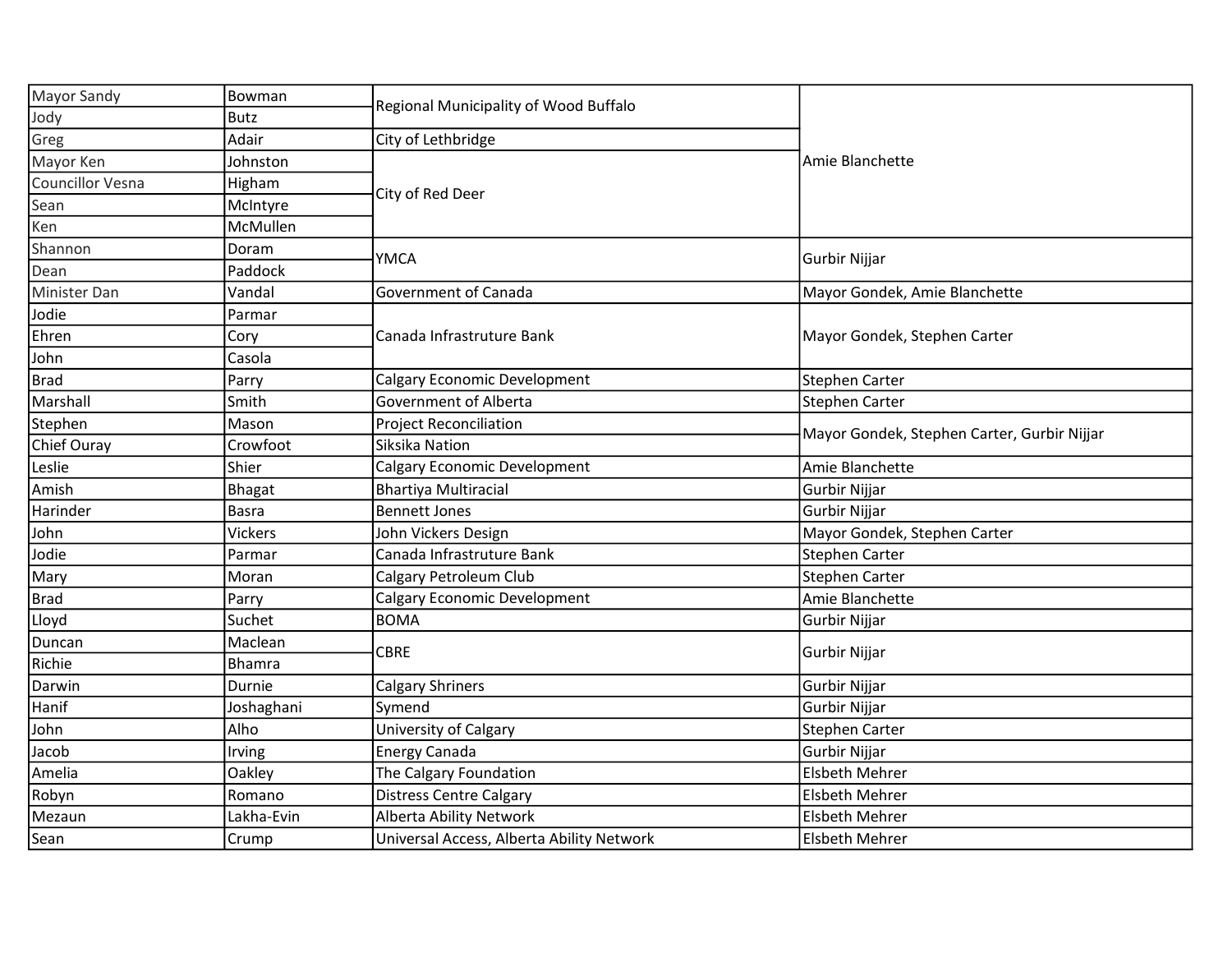| Vangie             | Caoile      |                                                       | Mayor Gondek, Gurbir Nijjar  |
|--------------------|-------------|-------------------------------------------------------|------------------------------|
| Prima              | Anderson    |                                                       |                              |
| Jhoanna            | Del Rosario | Philippine Festival Council of Alberta                |                              |
| Michael            | Juarez      |                                                       |                              |
| Hyder              | Hassan      |                                                       |                              |
| Alka               | Merlin      |                                                       |                              |
| Salman             | Khan        |                                                       |                              |
| Rhona              | DelFrari    |                                                       |                              |
| Camile             | Romeo       |                                                       |                              |
| Febby              | Josephine   | <b>Immigrant Services Calgary</b>                     | Mayor Gondek, Elsbeth Mehrer |
| Haris              | Saleem      |                                                       |                              |
| Dima               | Al-Dahouk   |                                                       |                              |
| Ousama             | Juha        |                                                       |                              |
| Wissam             | Shalaby     |                                                       |                              |
| Jason              | Abbate      | Cenovus Energy                                        | Mayor Gondek, Stephen Carter |
| Eileen             | Stan        |                                                       | Amie Blanchette              |
| Dave               | White       | <b>Brewery-Rail Lands</b>                             |                              |
| <b>MLA Richard</b> | Gotfried    | Government of Alberta                                 | Amie Blanchette              |
| Dennis             | Inglis      |                                                       | Gurbir Nijjar                |
| Don                | Bell        | Downtown Heli Pad                                     |                              |
| Matt               | Haasen      |                                                       |                              |
| Kelly              | Schmitt     | Benevity                                              | <b>Gurbir Nijjar</b>         |
| Eddie              | Leung       | Concorde Group                                        | Gurbir Nijjar                |
| Michael            | Brown       | <b>Trico Residential</b>                              | Mayor Gondek, Stephen Carter |
| Heather            | Mcrae       | <b>Calgary Downtown Association</b>                   | Elsbeth Mehrer               |
| Tabitha            | Pruden      |                                                       |                              |
| Derron             | Bain        | Concert Infrastructure                                | Gurbir Nijjar                |
| Melissa            | Roy         | Aboriginal Friendship Centre of Calgary               | Gurbir Nijjar                |
| Guy                | Huntingford | <b>NAIOP</b>                                          | Gurbir Nijjar                |
| Trent              | Edwards     | <b>Brookfield</b>                                     | Amie Blanchette              |
| Brad               | Parry       | Calgary Economic Development                          | Amie Blanchette              |
| Christian          | Ladores     | <b>HIV Community Link</b>                             | <b>Elsbeth Mehrer</b>        |
| Katie              | Ayres       |                                                       |                              |
| Fred               | Desjarlais  | Voler Stevin                                          | Gurbir Nijjar                |
| Ron                | Glen        | Alberta Roadbuilders & Heavy Construction Association | Gurbir Nijjar                |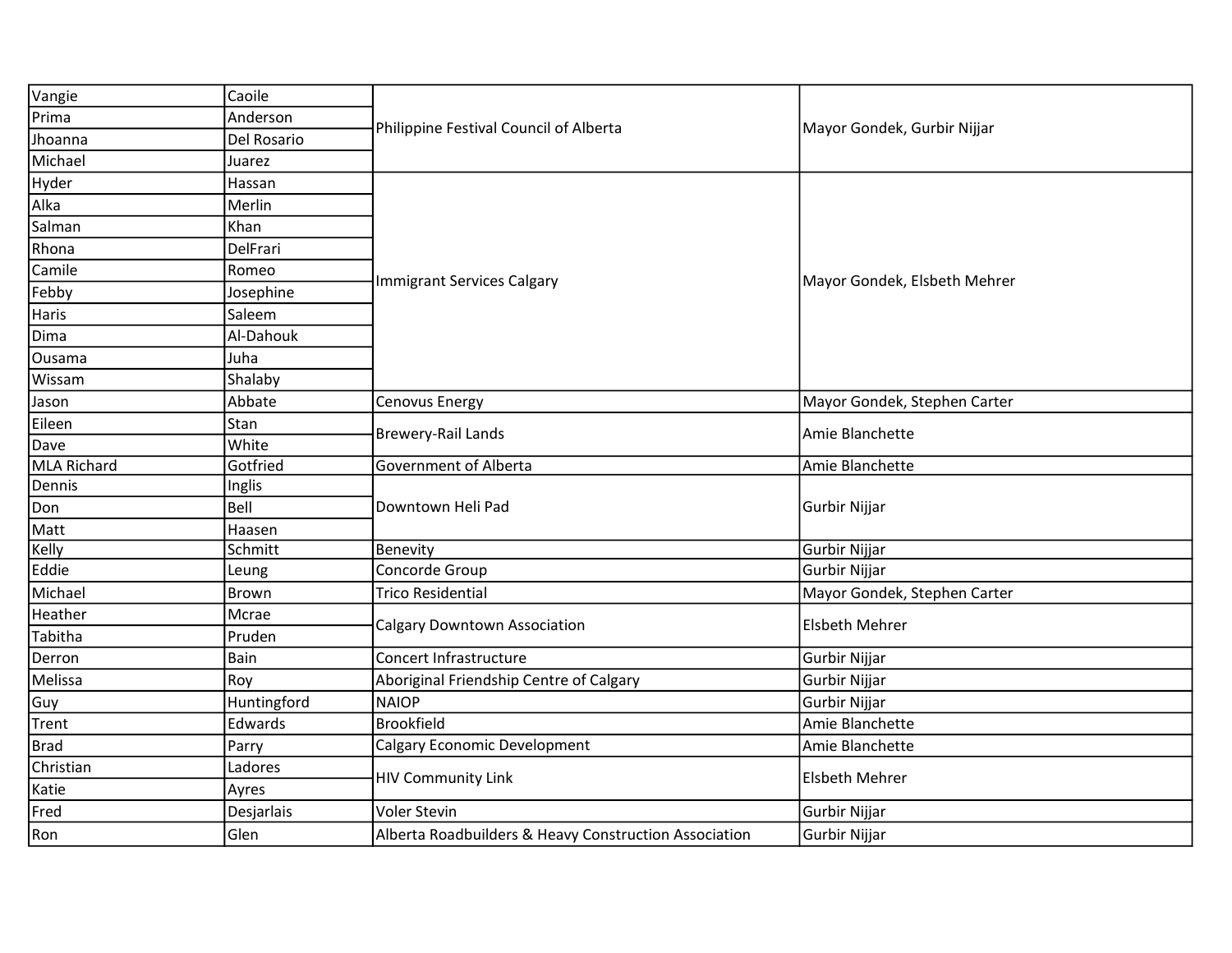| Allan              | Marr           | Gateway Developments                        | Gurbir Nijjar                  |
|--------------------|----------------|---------------------------------------------|--------------------------------|
| Jeffrey            | Hansen-Carlson | EllisDon                                    | Mayor Gondek, Stephen Carter   |
| Paul               | Bassi          | <b>AECOM</b>                                |                                |
| <b>Bruno</b>       | Rizzuto        | Carbon Clean Energy                         | Amie Blanchette                |
| Cindy              | Ady            | Tourism Calgary                             | Amie Blanchette                |
| Stacey             | Hatcher        |                                             |                                |
| Anne               | Harding        | <b>Indigenous Gathering Place Society</b>   | <b>Elsbeth Mehrer</b>          |
| Alina              | Turner         | HelpSeeker                                  | <b>Elsbeth Mehrer</b>          |
| John               | Graham         | Retail Council of Canada                    | Gurbir Nijjar                  |
| Navaid             | Aziz           |                                             |                                |
| John               | McCoy          | Organization for the Prevention of Violence | Gurbir Nijjar                  |
| Jodie              | Parmar         | Canada Infrastruture Bank                   | Mayor Gondek                   |
| Dr David           | Ross           | Southern Alberta Institute of Technology    |                                |
| Glenn              | Sheperd        |                                             | Mayor Gondek, Amie Blanchette  |
| Kurby              | Court          | <b>Calgary Convention Centre</b>            | Amie Blanchette                |
| Claire             | LePan          | <b>Calgary Municipal Land Corporation</b>   | Gurbir Nijjar                  |
| Amanda             | Eveson         |                                             |                                |
| David              | Keto           | University of Calgary                       | Elsbeth Mehrer                 |
| Lisa               | Chong          |                                             |                                |
| Doug               | Clark          | <b>Bike Calgary</b>                         | Gurbir Nijjar                  |
| Michael            | Kerr           | Alberta Innovates                           | Gurbir Nijjar                  |
| Nagwan             | Al-Guneid      |                                             |                                |
| Cheryl             | De Paoli       | Pembina Institute                           | Mayor Gondek, Stephen Carter   |
| <b>Binnu</b>       | Jeyakuamar     |                                             |                                |
| Mayor Conrrie      | DiManno        | Town of Banff                               | Mayor Gondek, Jenelle Wohlberg |
| <b>Mayor Peter</b> | Brown          | Town of Airdrie                             | <b>Stephen Carter</b>          |
| Paul               | Schulz         |                                             |                                |
| Lawrence           | Gervais        | Métis National of Alberta                   | Stephen Carter                 |
| Shane              | Gauthier       | Aboriginal Friendship Centre of Calgary     |                                |
| Chad               | Kolesnik       | Sunspring Farms                             | Amie Blanchette                |
| Donna              | Dixon          | Calgary Multifield Society                  | Amie Blanchette                |
| Jason              | Zaran          |                                             |                                |
| Janice             | Curtis         | Meals on Wheels                             | <b>Elsbeth Mehrer</b>          |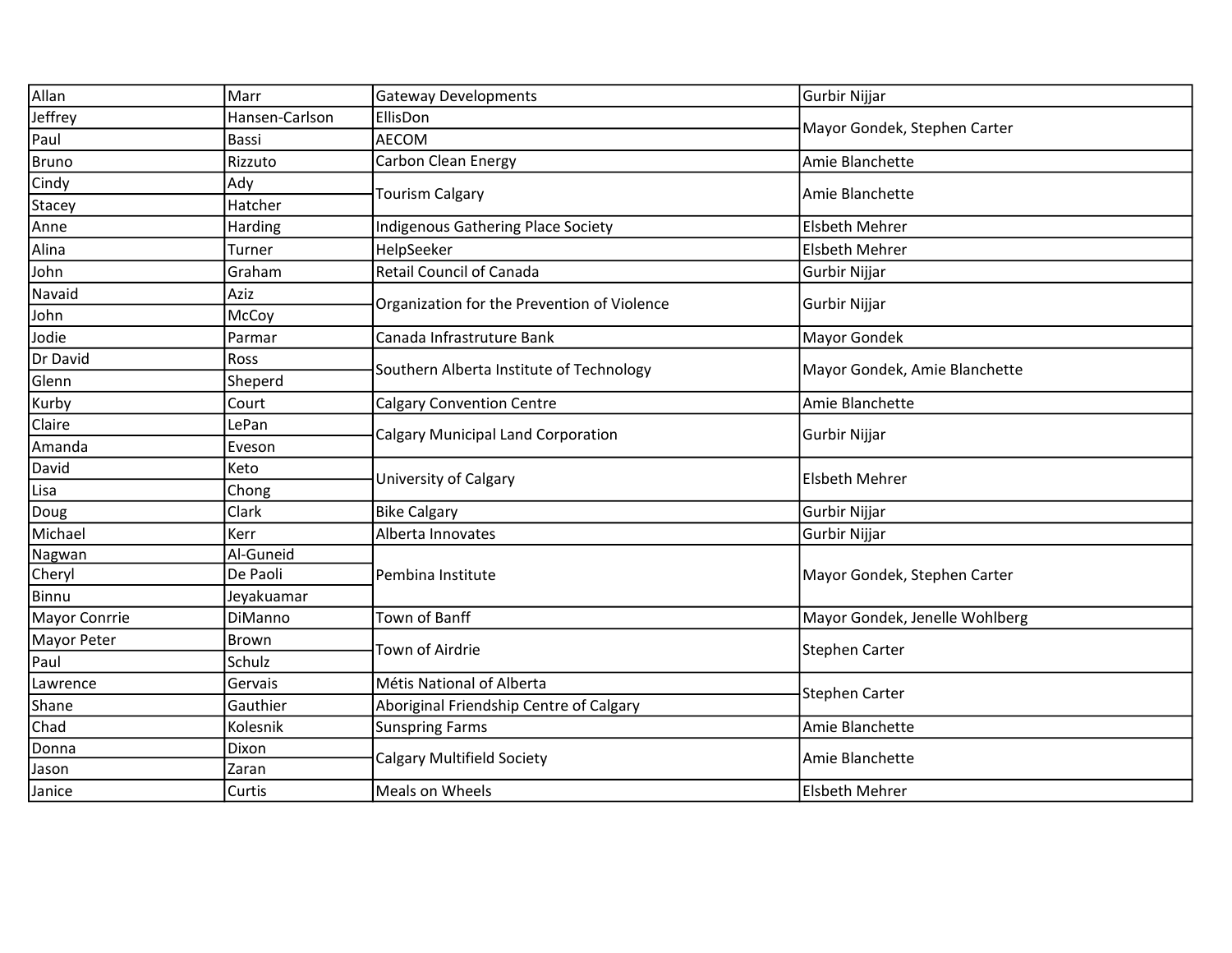| <b>Brad</b>   | Parry         |                                    | Gurbir Nijjar                 |
|---------------|---------------|------------------------------------|-------------------------------|
| Lissa         | Criag         | Calgary Economic Development       |                               |
| Luke          | Azevedo       |                                    |                               |
| Stephen       | Wile          | The Mustard Seed                   | Mayor Gondek, Elsbeth Mehrer  |
| Rowena        | Browne        |                                    |                               |
| Justin        | Simaluk       |                                    |                               |
| <b>Brooke</b> | Simaluk       | Rail for Alberta                   | Mayor Gondek, Stephen Carter  |
| Wilem         | Klumpenhouwer |                                    |                               |
| Tyler         | Bedford       | <b>Building Trades of Alberta</b>  | Mayor Gondek, Gurbir Nijjar   |
| Laura         | Kilcrease     | Alberta Innovates                  |                               |
| Douglas       | <b>Mills</b>  |                                    | Mayor Gondek, Amie Blanchette |
| Rollie        | Dykstra       | Impact                             |                               |
| Bob           | Sartor        | Calgary Airport Authority          | Mayor Gondek, Amie Blanchette |
| Greg          | Hart          | Thin Air Labs                      | Mayor Gondek, Amie Blanchette |
| Court         | Ellington     |                                    |                               |
| Ruhee         | Ismail-Teja   | Calgary Chamber                    | <b>Elsbeth Mehrer</b>         |
| Arianne       | <b>Brady</b>  |                                    |                               |
| Mark          | Hennessy      | <b>UFCW</b>                        | Gurbir Nijjar                 |
| Tyler         | <b>Banick</b> | <b>CN Rail</b>                     | Gurbir Nijjar                 |
| Lawrence      | Gervais       | Métis Nation of Alberta            | Mayor Gondek, Elsbeth Mehrer  |
| Mayor Don     | Kochan        | Rocky View County                  | Mayor Gondek, Gurbir Nijjar   |
| lan           | Anderson      | RA <sub>2</sub>                    | Amie Blanchette               |
| Cameron       | Raynor        |                                    |                               |
| Charles       | Ruigrok       | <b>ENMAX</b>                       | Gurbir Nijjar                 |
| Patricia      | Jones         | <b>Calgary Homeless Foundation</b> | <b>Elsbeth Mehrer</b>         |
| Steve         | Dongworth     | <b>Calgary Fire Department</b>     | Gurbir Nijjar                 |
| lan           | McFall        |                                    |                               |
| Will          | McFall        | <b>Burnbrae Farms</b>              | Gurbir Nijjar                 |
| <b>Bruce</b>  | Richardson    |                                    |                               |
| Adrian        | Munro         |                                    |                               |
| Dennis        | Inglis        | <b>Ascension Project</b>           | Gurbir Nijjar                 |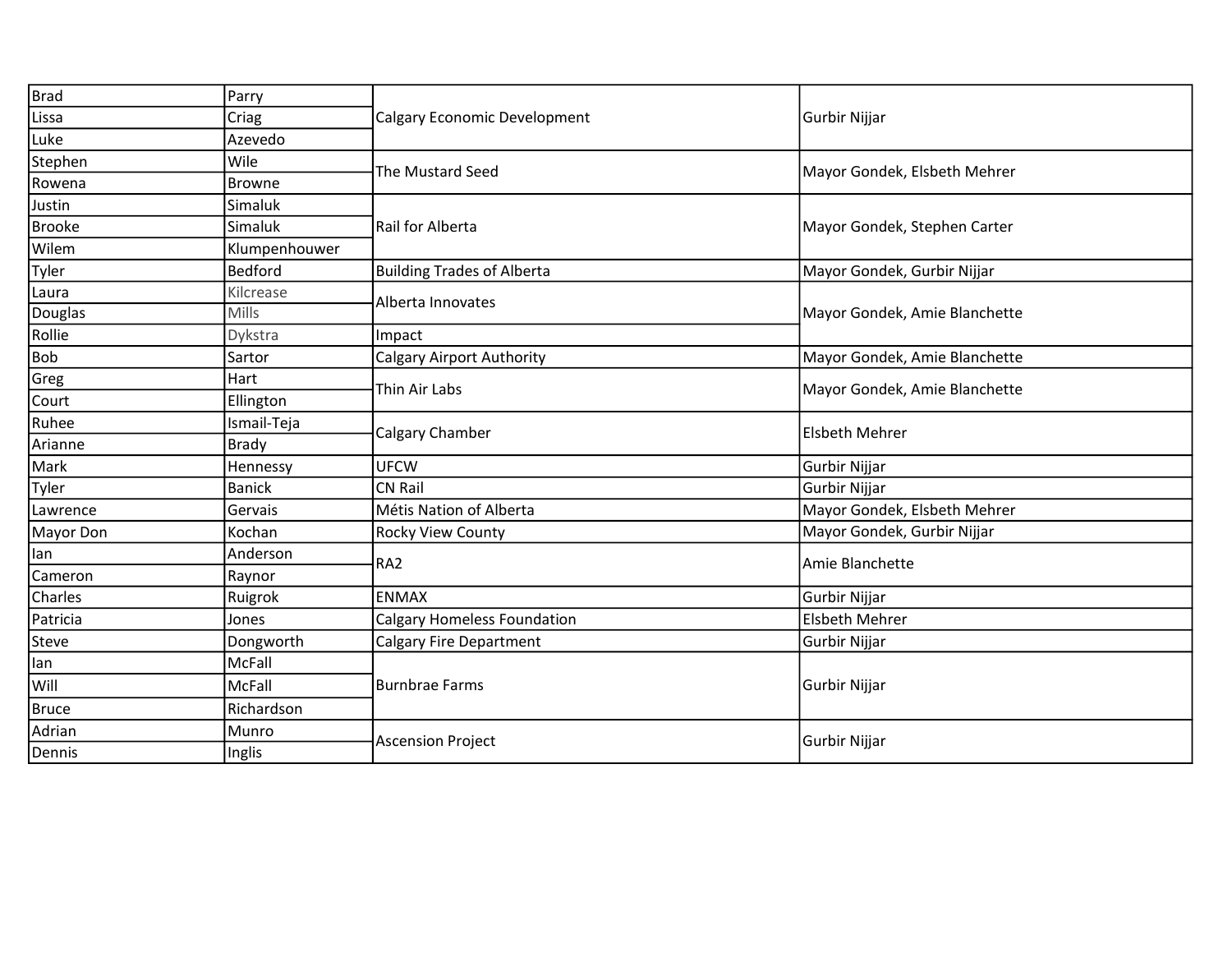| Nicholas       | Bell                 |                                            | Mayor Gondek, Jenelle Wohlberg, Amie Blanchette |
|----------------|----------------------|--------------------------------------------|-------------------------------------------------|
| Lori           | Van Rooijen          | <b>Glenbow Museum</b>                      |                                                 |
| Irfhan         | Rawji                |                                            |                                                 |
| Julie          | Shaw                 | <b>Shaw Family Foundation</b>              |                                                 |
| Sheila         | Carruthers           |                                            |                                                 |
| Premier Jason  | Kenney               |                                            |                                                 |
| Minister Jason | Copping              | Government of Alberta                      |                                                 |
| Minister Ric   | McIver               |                                            | Mayor Gondek, Amie Blanchette                   |
| Mayor Amarjeet | Sohi                 | City of Edmonton                           |                                                 |
| Paul           | McLauchlin           | <b>Rural Municipalities of Alberta</b>     |                                                 |
| Cathy          | Heron                | Alberta Municipalities                     |                                                 |
| Nicole         | Shepherd             | Métis Nation of Alberta                    | <b>Elsbeth Mehrer</b>                           |
| Lawrence       | Gervais              |                                            |                                                 |
| Cary           | Kienitz              | Qualico                                    | Gurbir Nijjar                                   |
| Joe            | Brar                 | <b>Calgary Police Service</b>              | Amie Blanchette                                 |
| Robbie         | <b>Babins-Wagner</b> | <b>Calgary Counselling Centre</b>          | <b>Elsbeth Mehrer</b>                           |
| John           | Alho                 | Univeristy of Calgary                      | Mayor Gondek, Amie Blanchette                   |
| Ed             | McCauley             |                                            |                                                 |
| Minister Ric   | McIver               | Government of Alberta                      | Mayor Gondek, Amie Blanchette                   |
| Andrew         | McVie                | <b>ENMAX</b>                               | Amie Blanchette                                 |
| Alyssa         | Hartwell             | Alberta Council of Women's Shelters        | <b>Elsbeth Mehrer</b>                           |
| Mike           | LoVecchio            | <b>CP Rail</b>                             | Gurbir Nijjar                                   |
| Sarah          | Meilleur             | Calgary Public Library                     | Gurbir Nijjar                                   |
| Isabelle       | Hudon                | <b>Business Development Bank of Canada</b> | Mayor Gondek, Jenelle Wohlberg                  |
| Michael        | Selci                |                                            |                                                 |
| Darren         | Kuz                  | City of Red Deer                           | Amie Blanchette                                 |
| Brad           | Parry                | Calgary Economic Development               |                                                 |
| Patrick        | Mattern              |                                            |                                                 |
| Greg           | Hart                 | Thin Air Labs                              | Amie Blanchette                                 |
| Court          | Ellington            |                                            |                                                 |
| Carson         | Ackroyd              | <b>Tourism Calgary</b>                     |                                                 |
| Wendy          | McDonald             |                                            |                                                 |
| Mike           | Colborne             | Inclusion Alberta                          | <b>Elsbeth Mehrer</b>                           |
| Bill           | Dowhaluk             |                                            |                                                 |
| Scott          | Hutcheson            | Aspen Properties                           | Gurbir Nijjar                                   |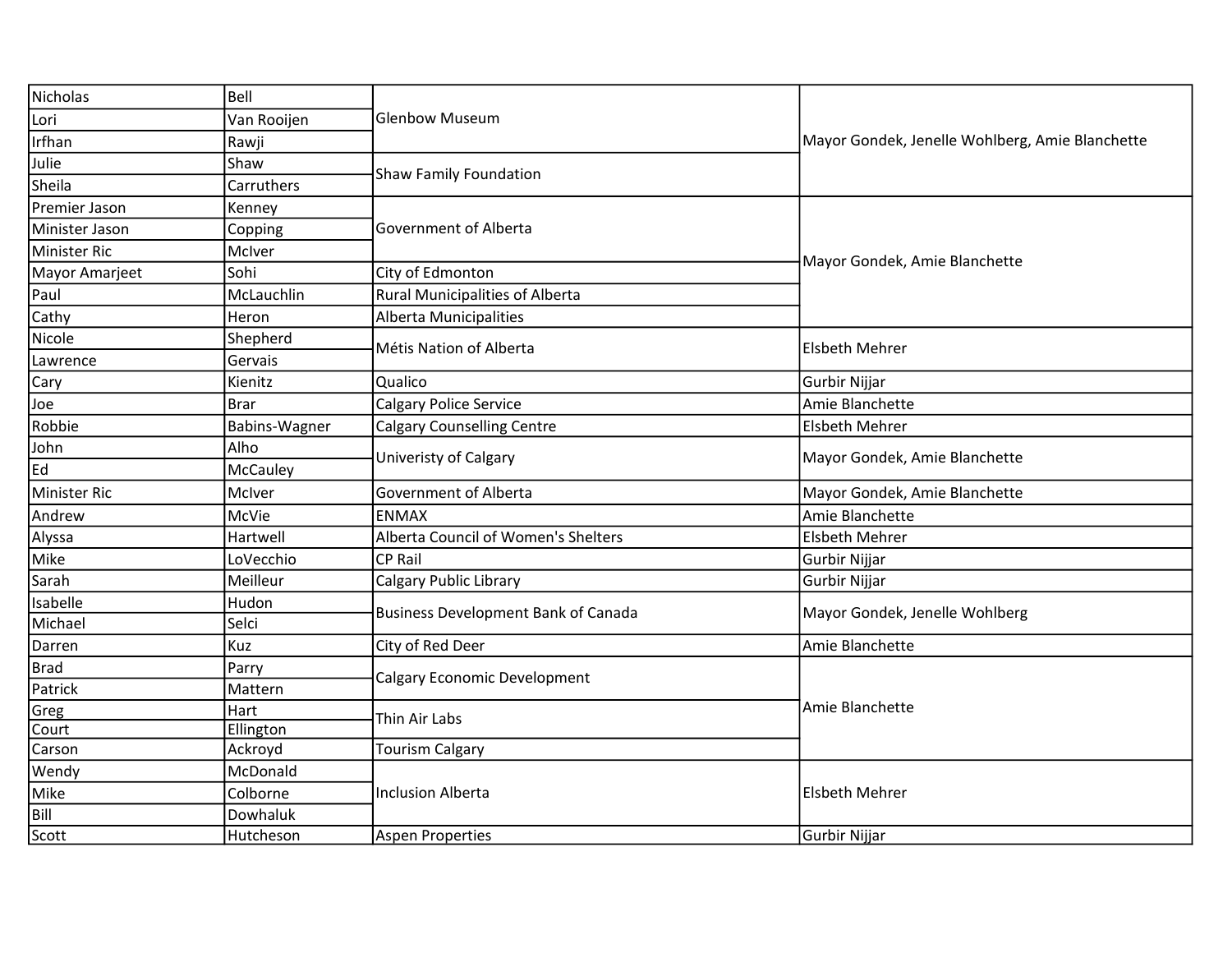| Saeed       | Amidi               |                                             | Mayor Gondek, Jenelle Wohlberg  |
|-------------|---------------------|---------------------------------------------|---------------------------------|
| Lindsay     | Smylie              | Plug & Play                                 |                                 |
| Kevin       | Dahl                |                                             |                                 |
| Sherif      | Saadawi             |                                             |                                 |
| Lawrence    | Gervais             | Métis Nation of Alberta                     |                                 |
| Shane       | Gauthier            | Aboriginal Friendship Centre                | Mayor Gondek, Elsbeth Mehrer    |
| Tyler       | White               | Siksika Health                              |                                 |
| Jonathan    | Ryder               | Dentons                                     | Mayor Gondek, Gurbir Nijjar     |
| Jaydan      | Tait                | <b>Attainable Homes Calgary</b>             | Elsbeth Mehrer                  |
| Tyler       | <b>Bedford</b>      | <b>Building Trades of Alberta</b>           | Gurbir Nijjar                   |
| Rizwan      | Mohammad            | <b>National Council of Canadian Muslims</b> | Gurbir Nijjar                   |
| Jonathan    | Tuner               | British Consul General in Calgary           | Mayor Gondek, Catherine Seymour |
| Scott       | Wenger              |                                             |                                 |
| Martha      | <b>Hall Findlay</b> | Suncor                                      | Mayor Gondek, Jenelle Wohlberg  |
| Beth        | Stovell             | Calgary Alliance for the Common Good        |                                 |
| D'Arcy      | Lonovaz             |                                             | <b>Elsbeth Mehrer</b>           |
| Naim        | Ali                 | SM2 Capital Partners                        | Gurbir Nijjar                   |
| Christopher | <b>Brothers</b>     | Benevity                                    | Gurbir Nijjar                   |
| Rick        | Hansen              | <b>Rick Hansen Foundation</b>               | Mayor Gondek, Elsbeth Mehrer    |
| Doramy      | Ehling              |                                             |                                 |
| Colin       | Ewart               |                                             |                                 |
| Kelly       | Perrais             |                                             |                                 |
| Zaldy B.    | Patron              |                                             | Mayor Gondek, Jenelle Wohlberg  |
| Victorio    | Dimagiba            | Philippine Consul General in Calgary        |                                 |
| Trent       | Edwards             | <b>Brookfield Properties</b>                | <b>Elsbeth Mehrer</b>           |
| Mary        | Taylor              |                                             |                                 |
| Karen       | Young               | United Way                                  | <b>Elsbeth Mehrer</b>           |
| Patti       | Pon                 | <b>Calgary Arts Developement</b>            | Amie Blanchette                 |
| Bill        | Anderson            | <b>Crestview Strategies</b>                 | <b>Elsbeth Mehrer</b>           |
| MP Jim      | Carr                | <b>Government of Canada</b>                 | Mayor Gondek, Amie Blanchette   |
| Carson      | Ackroyd             | <b>Tourism Calgary</b>                      | Amie Blanchette                 |
| Neil        | Monckton            | City of Vancouver                           | Amie Blanchette                 |
| Lauren      | Reid                |                                             |                                 |
| Kyle        | Marsh               | <b>Telus</b>                                | Amie Blanchette                 |
| Ruhee       | Ismail-Teja         | Calgary Chamber                             | Gurbir Nijjar                   |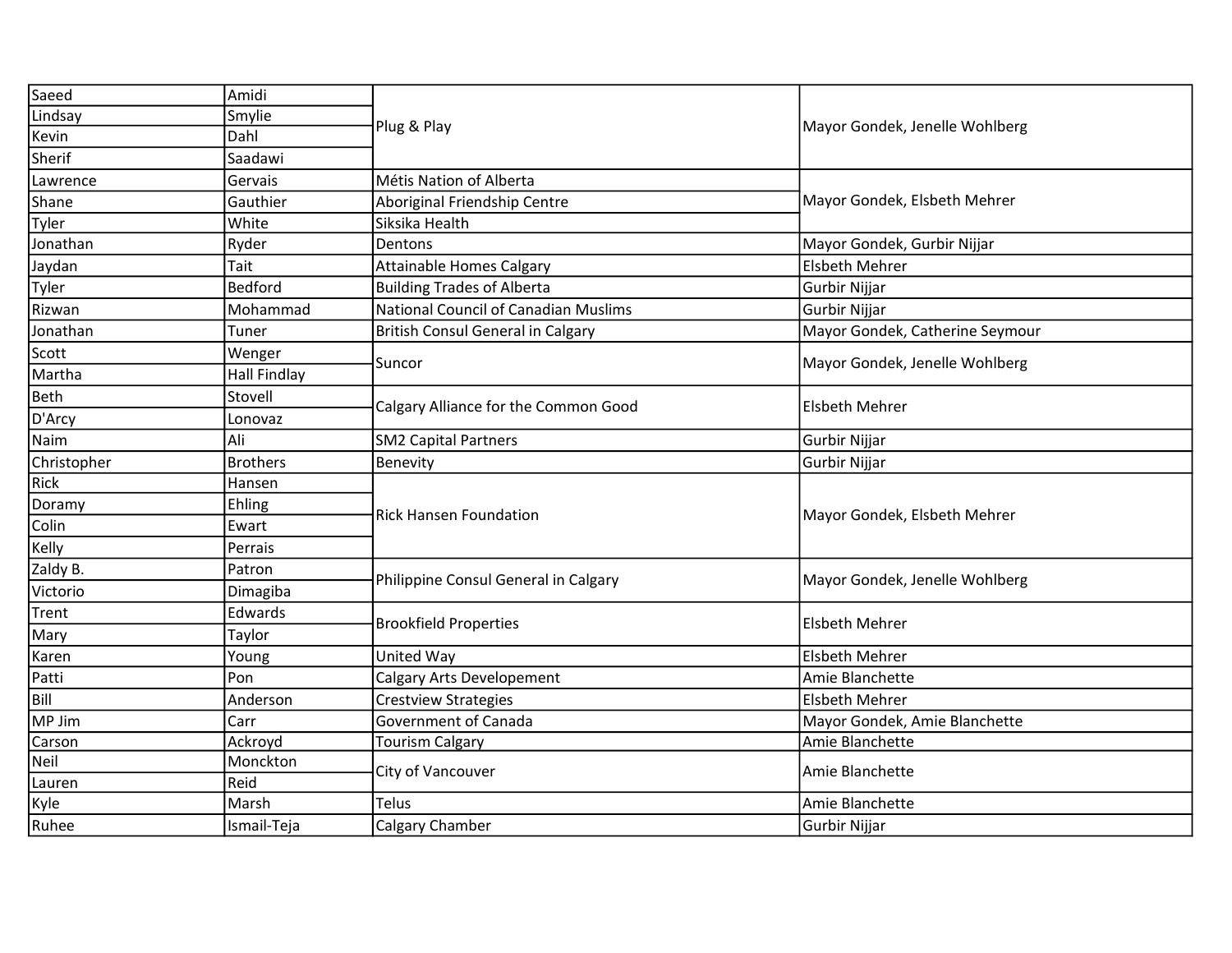| Claire                | LePan           | <b>Calgary Municipal Land Corporation</b> | Mayor Gondek, Amie Blanchette                |
|-----------------------|-----------------|-------------------------------------------|----------------------------------------------|
| Kate                  | Thomson         |                                           |                                              |
| Randy                 | Magnussen       |                                           |                                              |
| <b>Minister Randy</b> | Boissonnault    | Government of Canada                      | Mayor Gondek                                 |
| Minister Josephine    | Pon             | Government of Alberta                     | Mayor Gondek, Amie Blanchette                |
| Ken                   | <b>Toews</b>    | <b>Strategic Group</b>                    | Amie Blanchette                              |
| JS                    | Ryu             | National access Arts Centre               | Elsbeth Mehrer                               |
| Danny                 | Da Costa        | Alberta Tennis Centre                     | Gurbir Nijjar                                |
| Stephen               | Jones           |                                           |                                              |
| Garth                 | Lund            | <b>Flair Airlines</b>                     | Mayor Gondek, Trina Hurdman                  |
| Jamina                | Kotak           |                                           |                                              |
| Joel                  | Cowley          | Calgary Stampede                          | Mayor Gondek, Amie Blanchette                |
| Steve                 | McDonough       |                                           |                                              |
| Jeff                  | Hessel          | <b>Tourism Calgary</b>                    | Mayor Gondek, Amie Blanchette                |
| Helen                 | Moore-Parkhouse | Calgary Arts Developement                 | Amie Blanchette                              |
| Cherie                | McMaster        |                                           |                                              |
| Cindy                 | Ady             | <b>Tourism Calgary</b>                    | Amie Blanchette                              |
| Kurby                 | Court           | <b>Calgary Convention Centre</b>          | Amie Blanchette                              |
| Jeffrey               | Hansen-Carlson  | EllisDon                                  | Amie Blanchette, Gurbir Nijjar               |
| Dianne                | Murphy          | <b>Transgender Visibility Day</b>         | Mayor Gondek, Jenelle Wohlberg               |
| Shane                 | Gauthier        | Aboriginal Friendship Centre              | Mayor Gondek, Elsbeth Mehrer                 |
| Dale                  | Friesen         |                                           | Mayor Gondek, Amie Blanchette, Gurbir Nijjar |
| Robin                 | Wentzel         | <b>ATCO</b>                               |                                              |
| Darcy                 | Fedorchuk       |                                           |                                              |
| Graeme                | Melton          | Melcor                                    | Gurbir Nijjar                                |
| Navin                 | Aurora          | <b>Telus Business Solutions</b>           | Mayor Gondek, Amie Blanchette                |
| Shazia                | Zeb Sobani      |                                           |                                              |
| <b>Chief Mark</b>     | Neufield        | <b>Calgary Police Service</b>             |                                              |
| Joe                   | Brar            |                                           |                                              |
| Heather               | Spicer          | <b>Calgary Police Commission</b>          | Mayor Gondek, Amie Blanchette                |
| Chair Shawn           | Cornett         |                                           |                                              |
| Matthew               | Callaway        |                                           |                                              |
| Jeremy                | Nolais          | Alberta New Democratic Party              | Amie Blanchette                              |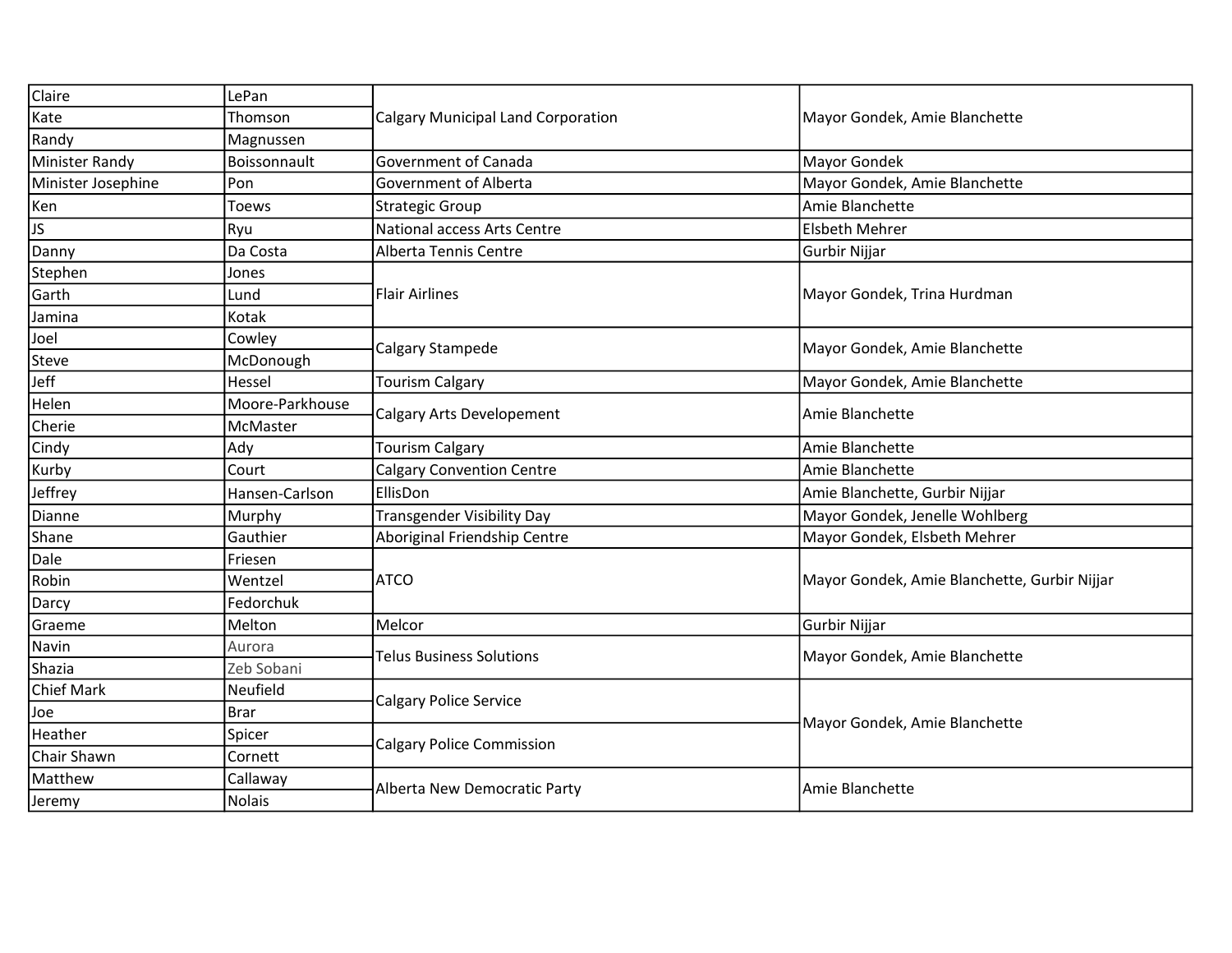| Codey              | McIntyre       |                                         | Amie Blanchette                                |
|--------------------|----------------|-----------------------------------------|------------------------------------------------|
| Jason              | Curry          | <b>Calgary Firefighters Association</b> |                                                |
| Greg               | Peter          |                                         |                                                |
| Lisa               | Chong          | University of Calgary                   | <b>Elsbeth Mehrer</b>                          |
| Jonathan           | Clarke         | Microsoft                               |                                                |
| Hana               | Doubrava       |                                         | Mayor Gondek, Jenelle Wohlberg                 |
| Dean               | Tucker         | World Petroleum Congress Canada         | Mayor Gondek, Jenelle Wohlberg                 |
| Denis              | Painchaud      |                                         |                                                |
| Mayor Charlie      | Clark          | City of Saskatoon                       | Mayor Gondek, Amie Blanchette                  |
| Michelle           | Beveridge      |                                         |                                                |
| Sean               | Sullivan       | Oak Street Real Estate Capital          | Amie Blanchette                                |
| David              | Park           | University of Calgary                   |                                                |
| Valerie            | Taylor         | <b>Alberta Health Services</b>          | <b>Amie Blanchette</b>                         |
| David              | Hodgins        | University of Calgary                   |                                                |
| Karen              | Gosbee         | Hotchkiss Brain Institute               |                                                |
| Patti              | Pon            | Calgary Arts Developement               | Amie Blanchette                                |
| Dhruv              | Venkat         | Calgary Model UN                        | Elsbeth Mehrer                                 |
| Victor             | Choy           | Concorde Group                          | Gurbir Nijjar                                  |
| <b>ADM Michele</b> | Evans          | Government of Alberta                   | Gurbir Nijjar                                  |
| Gerry              | Garvey         | <b>CMS Real Estate Ltd</b>              |                                                |
| George             | <b>Mylonas</b> | Landstar Communities                    | Gurbir Nijjar                                  |
| Aditi              | Loveridge      | <b>PILSC</b>                            | Mayor Gondek, Elsbeth Mehrer, Jenelle Wohlberg |
| Mauro              | Meneghetti     | Calgary Municipal Region Board          | Mayor Gondek                                   |
| Ayesha             | Chughtai       | Government of Canada                    | Amie Blanchette                                |
| Rebecca            | Parkinson      |                                         |                                                |
| Jeffrey            | Hansen-Carlson | EllisDon                                | Amie Blanchette                                |
| Alexandra          | Chiew          | University of Calgary                   | <b>Elsbeth Mehrer</b>                          |
| Lauren             | Seabrook       |                                         |                                                |
| Sam                | Kolias         | <b>BWalk</b>                            | Gurbir Nijjar                                  |
| Jeffrey            | Klaus          |                                         |                                                |
| Sonia              | Aujla-Bhullar  | <b>Anti-Racism Action Committee</b>     | Gurbir Nijjar                                  |
| Eileen             | Clearsky       | Mount Royal University                  |                                                |
| Jodie              | Parmar         | Canada Infrastrucure Bank               | Amie Blanchette                                |
| Courtney           | Mo             | Momentum                                | <b>Elsbeth Mehrer</b>                          |
| Jordon             | Copping        | <b>Calgary Metro Region</b>             | Gurbir Nijjar                                  |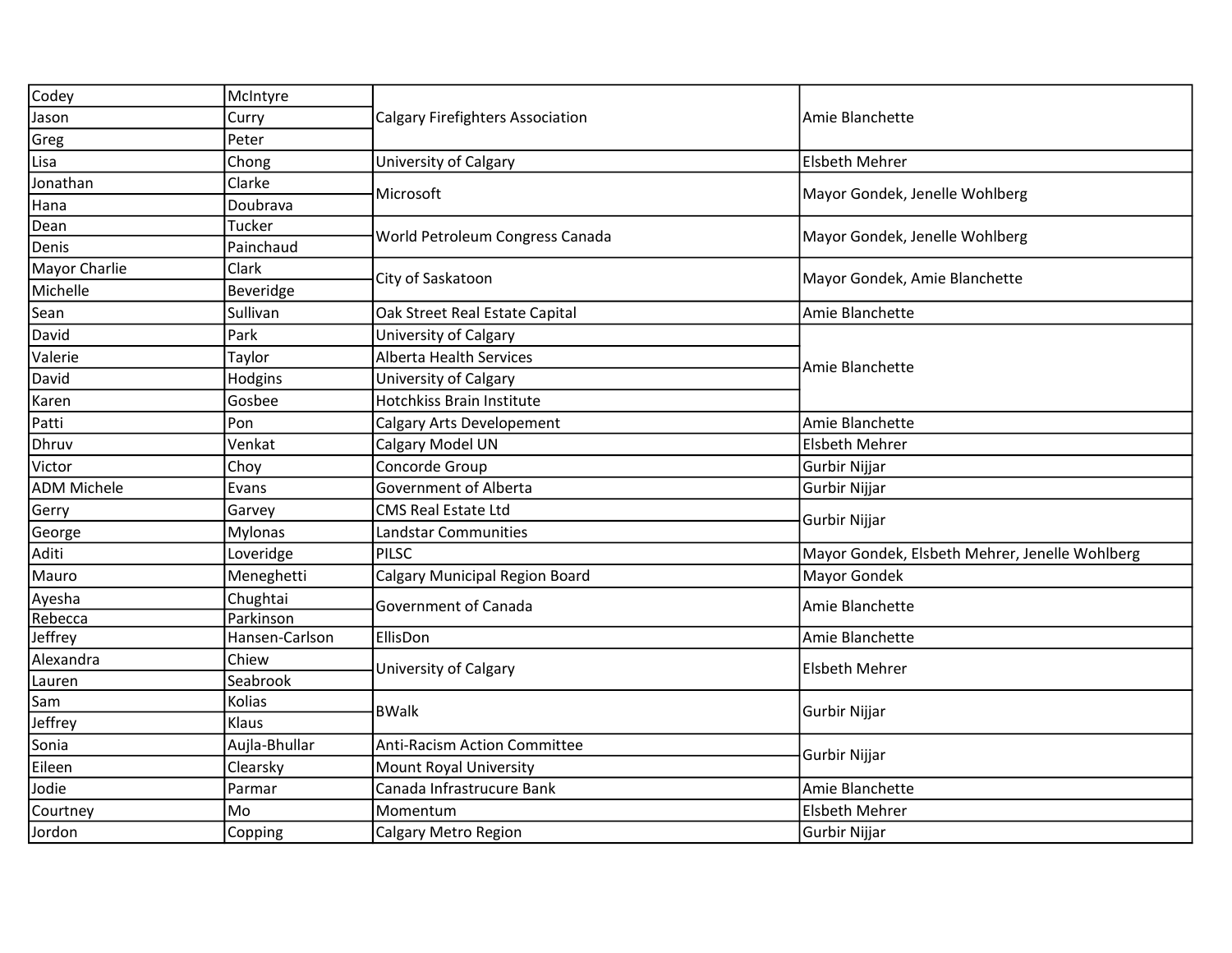| Dave         | White       | <b>Brewery Rail Lands</b>                                   | Gurbir Nijjar                                         |
|--------------|-------------|-------------------------------------------------------------|-------------------------------------------------------|
| Eileen       | Stan        |                                                             |                                                       |
| Karen        | Wichuk      | <b>EMRB</b>                                                 | Gurbir Nijjar                                         |
| Trent        | Edwards     | <b>Brookfield</b>                                           | Mayor Gondek                                          |
| Carson       | Ackroyd     | <b>Tourism Calgary</b>                                      | Amie Blanchette                                       |
| <b>Brad</b>  | Robertson   | <b>KPMG</b>                                                 |                                                       |
| Cameron      | Raynor      | RA <sub>2</sub>                                             | Amie Blanchette, Gurbir Nijjar, Elsbeth Mehrer, Trina |
| lan          | Anderson    |                                                             | Hurdman, Naomi Pulliam                                |
| Sherry       | MacLauchlan | Clear Strategy, Dashmart                                    | Gurbir Nijjar                                         |
| MP George    | Chahal      | Government of Canada                                        | Mayor Gondek, Amie Blanchette, Gurbir Nijjar          |
| Amandeep     | Kaler       |                                                             |                                                       |
| Kathy        | Oberg       | Triovest                                                    | Mayor Gondek, Gurbir Nijjar                           |
| Jonathan     | Ryder       |                                                             |                                                       |
| Robert       | Homersham   | <b>CEIP</b>                                                 | Amie Blanchette                                       |
| Rosanna      | Imbrogno    | Not in my City                                              | <b>Elsbeth Mehrer</b>                                 |
| Jung-Suk     | Ryu         | National access Arts Centre                                 | <b>Elsbeth Mehrer</b>                                 |
| Stephanie    | Felesky     |                                                             | Elsbeth Mehrer                                        |
| Jolene       | Lingston    | Calgary Affordable Housing Foundation                       |                                                       |
| Cathy        | Moar        | Navigator                                                   | Gurbir Nijjar                                         |
| Alex         | Ihama       | Canadian Congress on Inclusive Diversity & Workplace Equity | Mayor Gondek, Elsbeth Mehrer                          |
| Chrissy      | Benz        |                                                             |                                                       |
| Moy          | Fung        |                                                             |                                                       |
| Henry        | Luyombya    |                                                             |                                                       |
| Cindy        | Ady         | <b>Tourism Calgary</b>                                      | <b>Mayor Gondek</b>                                   |
| Franca       | Gualtieri   |                                                             |                                                       |
| Al           | Duerr       | <b>General Magnetic International</b>                       | Mayor Gondek, Elsbeth Mehrer                          |
| Karen        | Gosbee      | <b>Mental Health Advocate</b>                               | Amie Blanchette                                       |
| Scarlett     | Lee         | Penny Lane Entertainment                                    | Mayor Gondek, Amie Blanchette                         |
| Ola          | Koleoso     | Siksika Nation                                              | <b>Elsbeth Mehrer</b>                                 |
| Karen        | Gosbee      | <b>Mental Health Advocate</b>                               | Elsbeth Mehrer                                        |
| Minister Dan | Vandal      | Government of Canada                                        | Mayor Gondek                                          |
| Goldy        | Hyder       | <b>Business Council of Canada</b>                           | Mayor Gondek, Amie Blanchette                         |
| Kimberly     | Jones       | University of Calgary                                       | Mayor Gondek                                          |
| Nathan       | Mizera      | Canadian Innovation & Creativity Expo 2023                  | Amie Blanchette                                       |
| Lisa         | Chong       | University of Calgary                                       | Amie Blanchette, Elsbeth Mehrer                       |
| Mike         | Cascone     | Xero                                                        | Gurbir Nijjar                                         |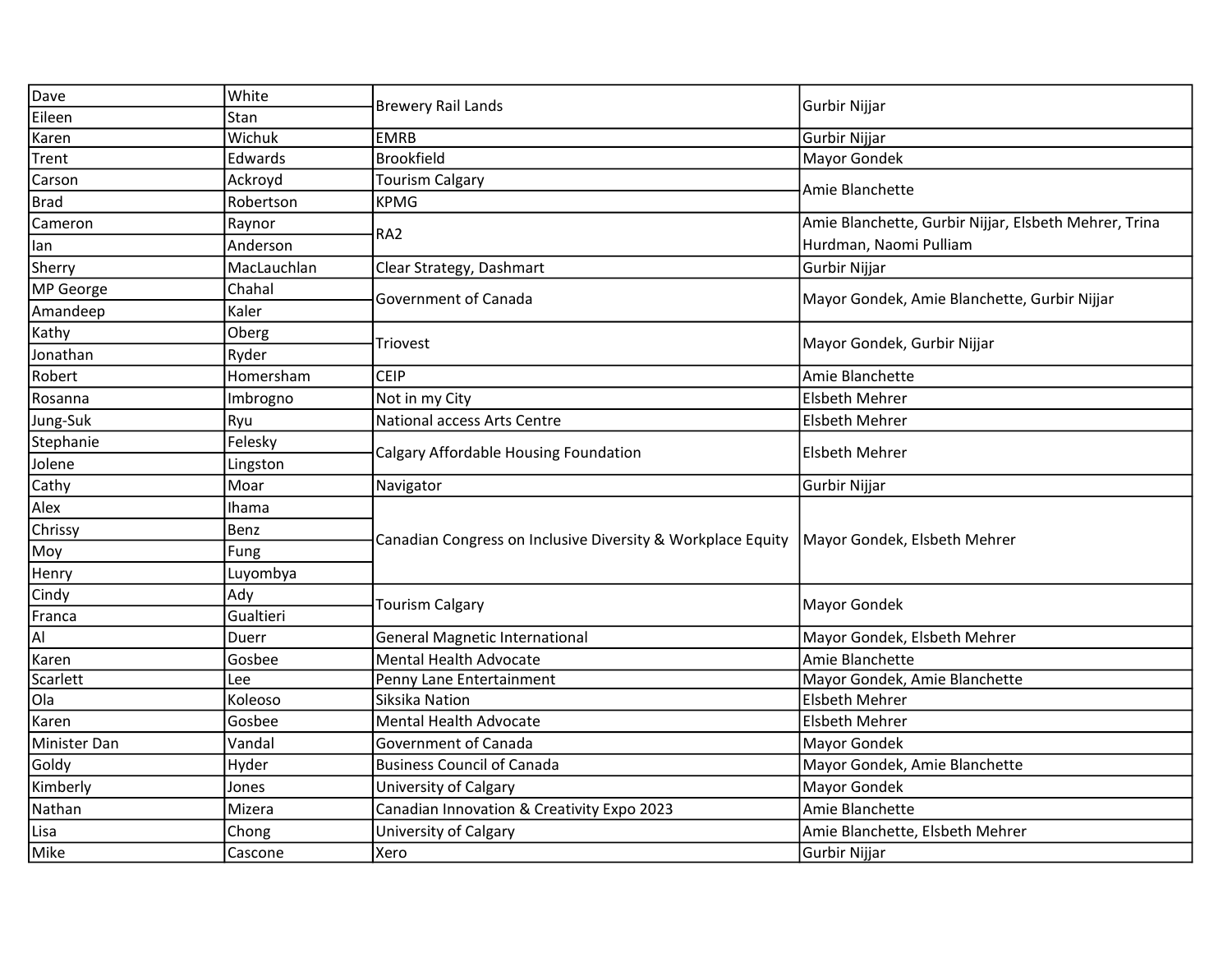| Naomi               | Grattan        | <b>Fort Calgary</b>                       | Mayor Gondek, Amie Blanchette                |
|---------------------|----------------|-------------------------------------------|----------------------------------------------|
| Diane               | Kenyon         |                                           |                                              |
| <b>Minister Ric</b> | McIver         | Government of Alberta                     | Mayor Gondek, Amie Blanchette, Gurbir Nijjar |
| Matt                | Nomura         | <b>Calgary Homeless</b>                   | Elsbeth Mehrer                               |
| Claire              | LePan          | <b>Calgary Municipal Land Corporation</b> | Elsbeth Mehrer                               |
| <b>Brad</b>         | Parry          | Calgary Economic Development              | Amie Blanchette                              |
| Ruhee               | Ismail-Teja    | Calgary Chamber                           | Amie Blanchette, Gurbir Nijjar               |
| Lisa                | Holmes         | City of Edmonton                          | Amie Blanchette                              |
| Nicole              | Martel         | Alberta Municipalities                    | Amie Blanchette                              |
| Churyl              | Elgart         | Osler, Hoskin & Harcourt                  | <b>Elsbeth Mehrer</b>                        |
| <b>Bruce</b>        | Day            | <b>Respect Canada</b>                     | <b>Elsbeth Mehrer</b>                        |
| Shinobu             | Apple          |                                           | Elsbeth Mehrer                               |
| Anya                | Pena Egle      | Floating Lantern Peace Ceremony Committee |                                              |
| Sally               | Hodges         |                                           |                                              |
| Kate                | Tourigny       | Acceleware                                | Gurbir Nijjar                                |
| Jeffrey             | Hansen-Carlson | EllisDon                                  | Amie Blanchette                              |
| Stephen             | Mason          | <b>Project Reconcilliation</b>            | Gurbir Nijjar                                |
| Madi                | Murariu        | Parkland                                  | Gurbir Nijjar                                |
| Roger               | Jackson        | <b>Commonwealth Games</b>                 | Amie Blanchette                              |
| Eileen              | Stan           | <b>Calgary Downtown Association</b>       | Amie Blanchette, Elsbeth Mehrer              |
| Mark                | Ashton         |                                           |                                              |
| Colton              | Lewis          |                                           |                                              |
| Larry               | Clausen        |                                           | Amie Blanchette                              |
| Courtney            | Mo             | Momentum                                  | <b>Elsbeth Mehrer</b>                        |
| Ernie               | Tsu            | Trolley 5 Brewpub                         | Gurbir Nijjar                                |
| Darryll             | Frost          | Central City Brewers + Distillers         | Gurbir Nijjar                                |
| Ola                 | Koleoso        | Siksika Nation                            | <b>Elsbeth Mehrer</b>                        |
| Churyl              | Elgart         | Osler                                     | Elsbeth Mehrer                               |
| Rich                | Westren        | <b>Brookfield Properties</b>              | Gurbir Nijjar                                |
| George              | Reti           | Cantana Investments Ltd                   | Gurbir Nijjar                                |
| <b>Minister Ric</b> | McIver         | Government of Alberta                     | Mayor Gondek, Gurbir Nijjar                  |
| Robert              | Claiborne      | Dialog Design                             | Mayor Gondek, Amie Blanchette                |
| Minister Stephen    | Guilbeault     | Government of Canada                      | Amie Blanchette                              |
| <b>Brad</b>         | Parry          | Calgary Economic Development              | Amie Blanchette                              |
| Kate                | Koplovich      |                                           |                                              |